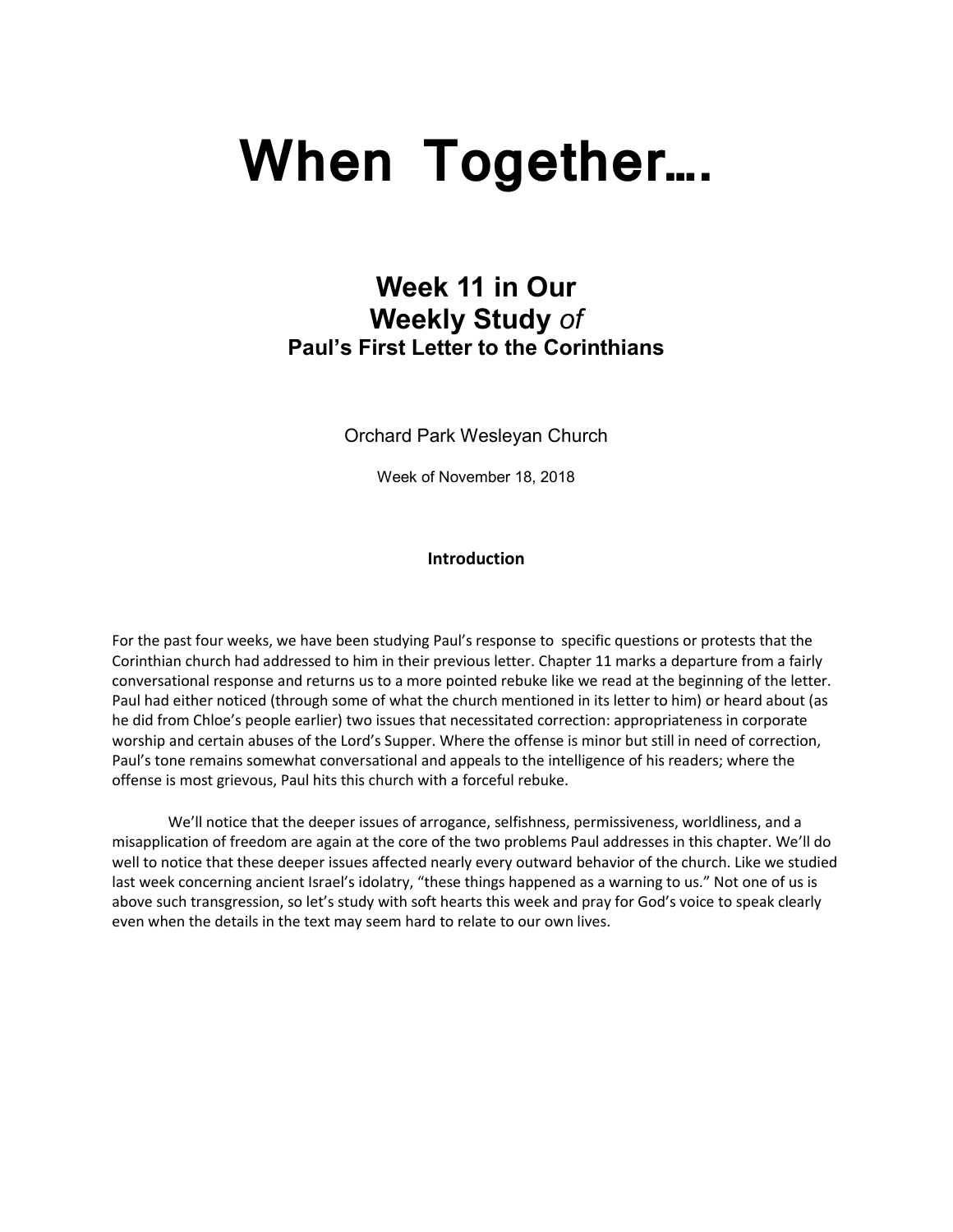#### **Day 1**

# **Holding on to What is Important**

*"But if anyone wants to argue about this, I simply say that we have no other custom than this, and neither do God's other churches."*

1 Corinthians 11:16

We've spent some time throughout our study of 1 Corinthians discussing how we, as followers of Jesus, are to be different from the rest of the world. This is so important, and it's one of the major lessons we can learn from 1 Corinthians. If we're going to be serious about God, we have to loosen our tight grip on this world. But as we study over the next few days, we'll find that although we want to come out from the world and keep God in His rightful place at the center of our lives, God doesn't call us to be unaware of the culture around us; nor does He find it irrelevant. Some of what we encounter culturally has its roots in God's design as He intended it at the beginning (some certainly does not!), and therefore, our respectful handling of such serves to honor and glorify God.

#### **Please read 1 Corinthians 11:2-16.**

- For what did Paul commend the Corinthian church in verse 2?
- What is the first word in verse 3?
- What is the physical/cultural issue that is being discussed in these verses?

How I love Paul's method of confrontation! It is displayed here in perfect form as he compliments the Corinthian believers for following the teachings he handed down to them, then immediately serves his recipients a "but" and dives head-first into a correction that closely relates to the commendation.

This correction that Paul writes may sound confusing at first because the word "head" is repeated so often. We'll handle that topic in tomorrow's discussion of headship. Today, let's focus on the spiritual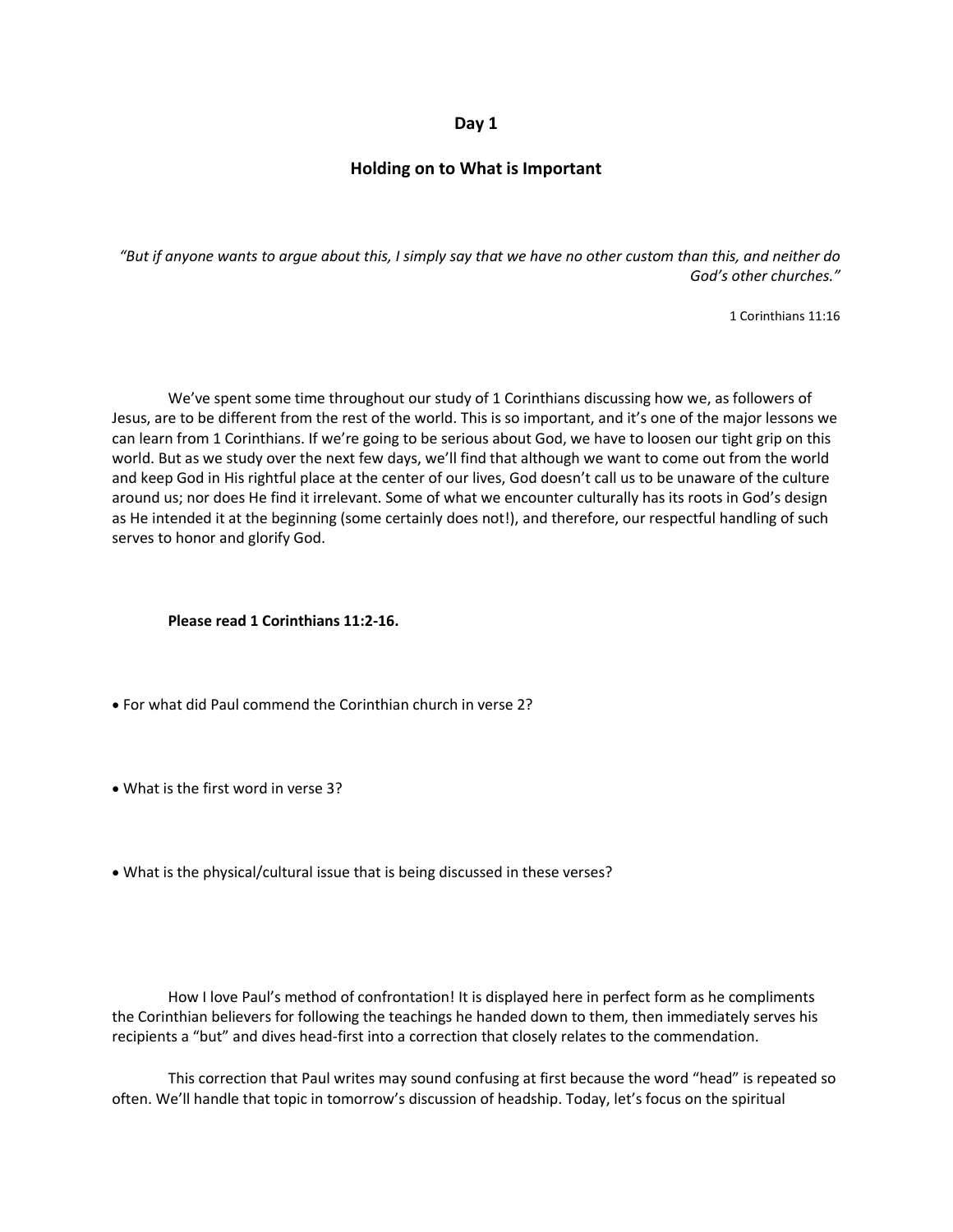implications of the cultural practice that Paul addresses: the act of covering the head. It's important to note that scholars are divided on what type of "covering" is in question here. Many agree that Paul was likely talking about a piece of clothing worn on the head to signify marriage, but others assert that Paul was referring to how a woman wore her hair. A hairstyle could have been considered shameful because it was "uncovered" in the sense that it hung loose as in mourning or because it left the woman's head less covered by being somehow less feminine (cut short) and therefore blurred gender differences. Our goal today is not to discuss the covering itself but rather to understand that cultural appropriateness can honor our families, church, and God; similarly, by ignoring standards of appropriate dress or behavior, we can bring dishonor.

Considering all the arguments the Corinthian church raised in defense of their freedom in Christ, I don't think we're too far off-base to wonder whether that freedom influenced this particular choice to leave tradition by the wayside in favor of a more "liberated" expression of public worship. Based on our study of chapters 8-10 especially, such thinking would not be out of character for this church. However, as we also learned, our freedom in Christ does not entitle us to make selfish choices. Many decisions directly affect the conscience of others and therefore should be made with every effort to build up and encourage the faith of our brothers and sisters in Christ—and as a witness to unbelievers. The same applies to cultural traditions that serve a godly purpose or that, by being neglected, may somehow offend another person. That is the issue at hand in the Corinthian church as it pertained to head coverings.

By rejecting what was appropriate culturally—especially as they gathered to serve and worship in Christ's name—some Corinthian women were dishonoring their husbands and ultimately God Himself. The same can still be true for us. While we don't have to worry about head coverings or even hairstyles these days, we still make choices concerning our appearance or behavior that can be considered either appropriate or inappropriate in a church setting.

• What choices do we have today that present opportunity for showing appropriateness and bringing honor in our worship or inappropriateness and bringing shame?

Not one of us wants to bring dishonor in our worship. So how do we honor God in a world with everchanging values and culture? How do we balance our freedom in Christ with honoring tradition? To what do we hold on, and of what can we let go? I think the key is to remember Who we most want to honor: the Unchanging One. This doesn't mean that we can never change, but it does cause us to reflect on how the values around us stack up against God's unchanging nature. To approach this, let's consider Paul's charge to Timothy and his letter to the Colossians.

#### **Please read 1 Timothy 1:3-11, 2 Timothy 1:13-14 and Colossians 1:9-14.**

Paul began 1 Corinthians 11:2 by commending the Corinthian church for holding to his teachings. In some other translations, the word for "teachings" is rendered "traditions." Regardless what word is used,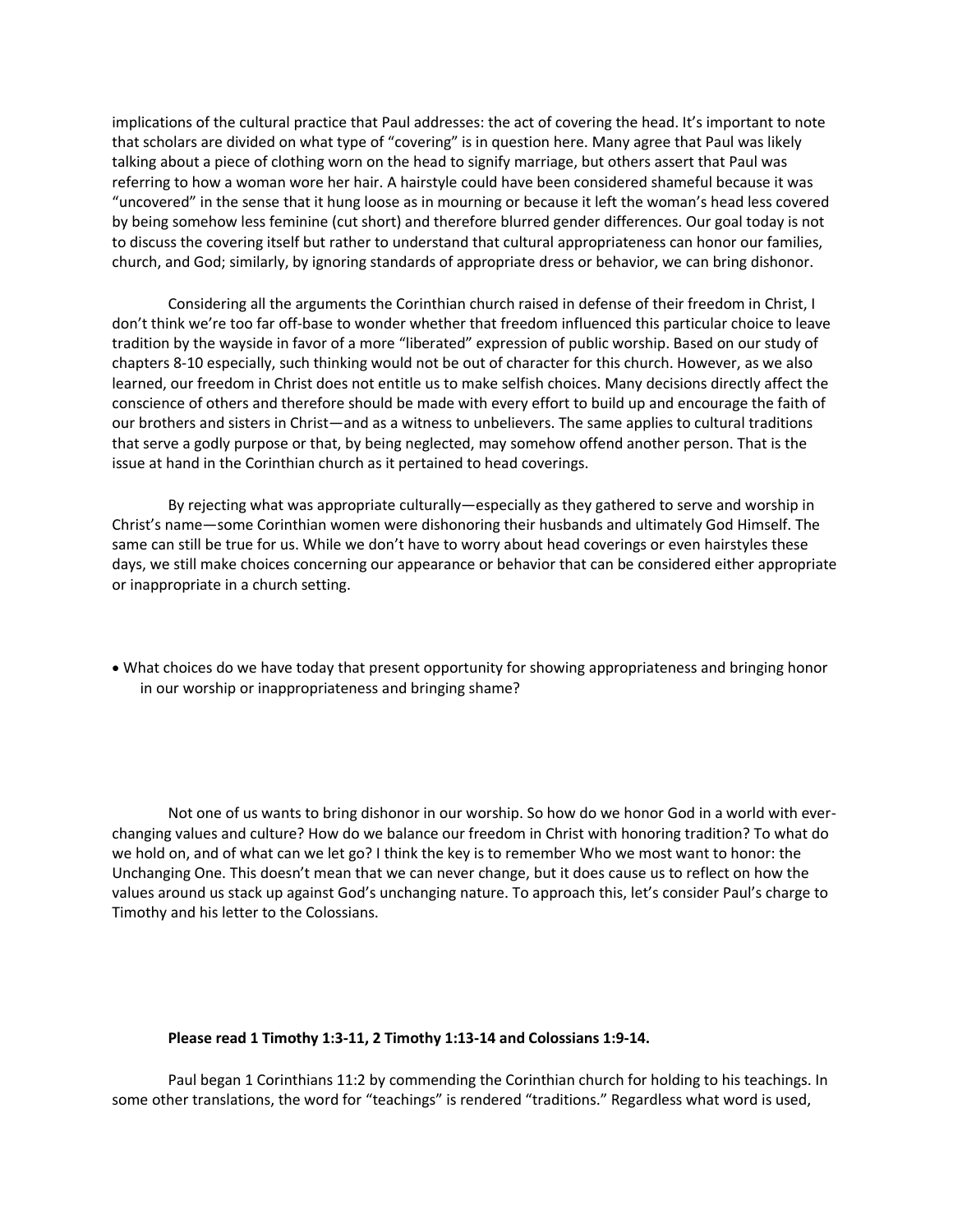Paul is commending the Corinthians for keeping what he passed on to them. In a sense, they're keeping his teachings by holding onto them as tradition.

This isn't unlike what Paul says in 1 and 2 Timothy. Even the Law was good when it was used correctly—to support the "wholesome teaching" that comes from the Gospel. The Gospel is the "precious truth" to which we cling and with which we have been entrusted. We keep it close to our heart and guard its truth; we pass it down to our children and grandchildren; we proclaim it to a lost world. There is no compromising and no changing the message and truth of the Gospel of Christ. That is our first responsibility.

Now let's hone in on 1 Timothy 1:5 as it relates to our reading in Colossians. Paul mentions that the purpose of his teaching is "love that comes from a pure heart, *a clear conscience,* and genuine faith." Our second responsibility as we navigate our world and culture, being sensitive to others but clinging to Christ's truth, is to uphold and teach the qualities that God wants to see in His people. How? As we keep finding in our studies, we seek to know Him more. We pray for knowledge of His will, spiritual wisdom, and understanding. Then the choices we make become less confused by the changing world around us because we are rooted in the Unchanging One.

Furthermore, our lives become characterized as those that "always honor and please the Lord." We're not just proclaiming the truth of Christ's Gospel with our words. We're living with clear consciences, teaching the Good News by example, and upholding God's truth in action. In so doing, we bear fruit and continue to grow in the Lord. We know Him better and better, and our lives reflect His love.

**Consider:** Our culture and the world around us are not unimportant to God. He understands the challenges of a changing world but calls us to plant ourselves firmly in the soil of His unchanging Truth. The more we know Him and seek to live lives that please Him in everything, the easier some decisions concerning cultural change will be.

**Pray:** Ask God to give you a heart that seeks to honor Him even in everything; ask Him to guide you into decisions and behaviors that will do so.

#### **Day 2**

# **Headship and Authority**

*"But there is one thing I want you to know: The head of every man in Christ, the head of woman is man, and the head of Christ is God."*

1 Corinthians 11:3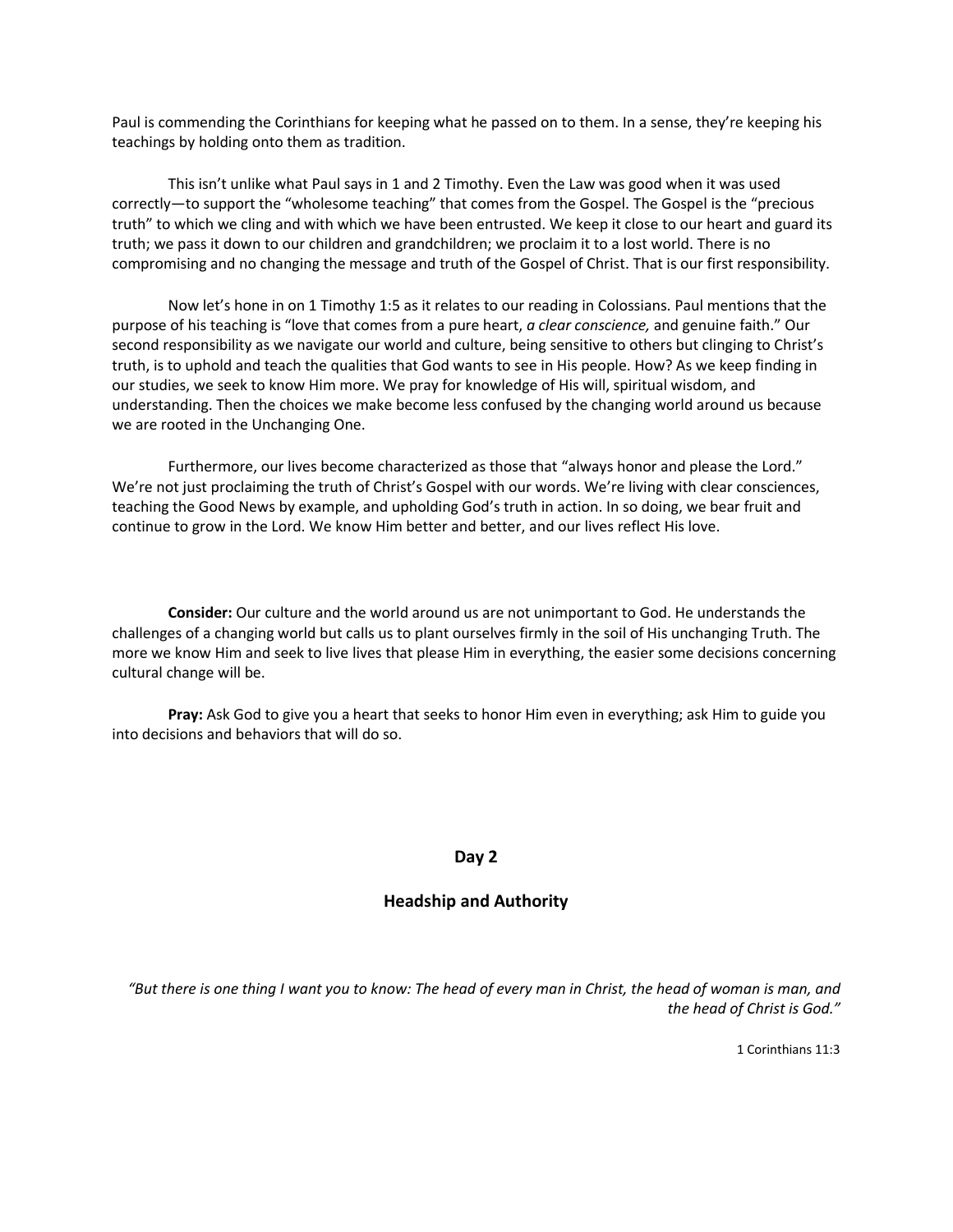Today, we'll take another look at 1 Corinthians 11:2-16 but focus on the other half of the main theme therein: headship. To be perfectly honest with you, this passage of scripture may be one of the most difficult I've read—not because the topic is uncomfortable but simply because the text is confusing! The repetition of the word "head," the lack of knowledge concerning customs in ancient Corinth, and the plethora of topics covered in these 15 verses makes them a bit of a challenge. There is *so* much to uncover and consider in this passage, and we simply can't get to it all. But although we won't uncover every mystery today, we can be thankful and sure that God will still give us insight.

#### **Please review 1 Corinthians 11:2-16.**

First, let's tackle the repetition of the word "head" in these verses. Paul uses it eight times in verses 3-5 alone. The original Greek word is *kephalé*, and it means "head, met: a corner stone, uniting two walls; head, ruler, lord." Like its English equivalent, *kephalé* can be used interchangeably as either a literal or figurative "head." Both are employed here in Paul's reminder, and before we get too consumed with definitions and implications, let's just point out the obvious: this is a clever play on words that Paul purposefully used to make an impact on an intelligent audience. Sometimes we get so wrapped up in study (that's not a bad thing) that we can miss treasures like this display of Paul's wit. So let's appreciate the cleverness and also be impacted by its meaning!

There is some debate about the figurative meaning of "head" in these verses as referring to an "authority" versus a "source." In fact, your Bible may include a foot note that offers a second translation of verse 3 using "source" instead of "head." As in our discussion yesterday about head coverings, we won't arrive at a conclusive opinion either way. I certainly am not scholarly enough to attempt that—and really, the distinction between the two isn't so vast that we need to pick a side. Perhaps, though, the best way for us to proceed is to understand that there is a relationship between the head, the source, and authority. I love the way the notes in the ESV study Bible handle this: "in over 50 examples of the expression 'person A is the head of person(s) B' found in ancient Greek literature, person A has authority over person(s) B in every case." So whether Paul specifically intended *kephalé* to mean "authority" or "source" is not critical; there is always a relationship between the two. That is the position we'll take for our devotional today.

Now that we've recognized the play on words and addressed the figurative definition of the word "head," we can confidently move into an appropriate discussion of authority today.

• Who is the head of woman?

• Who is the head of man?

• Who is the head of Christ?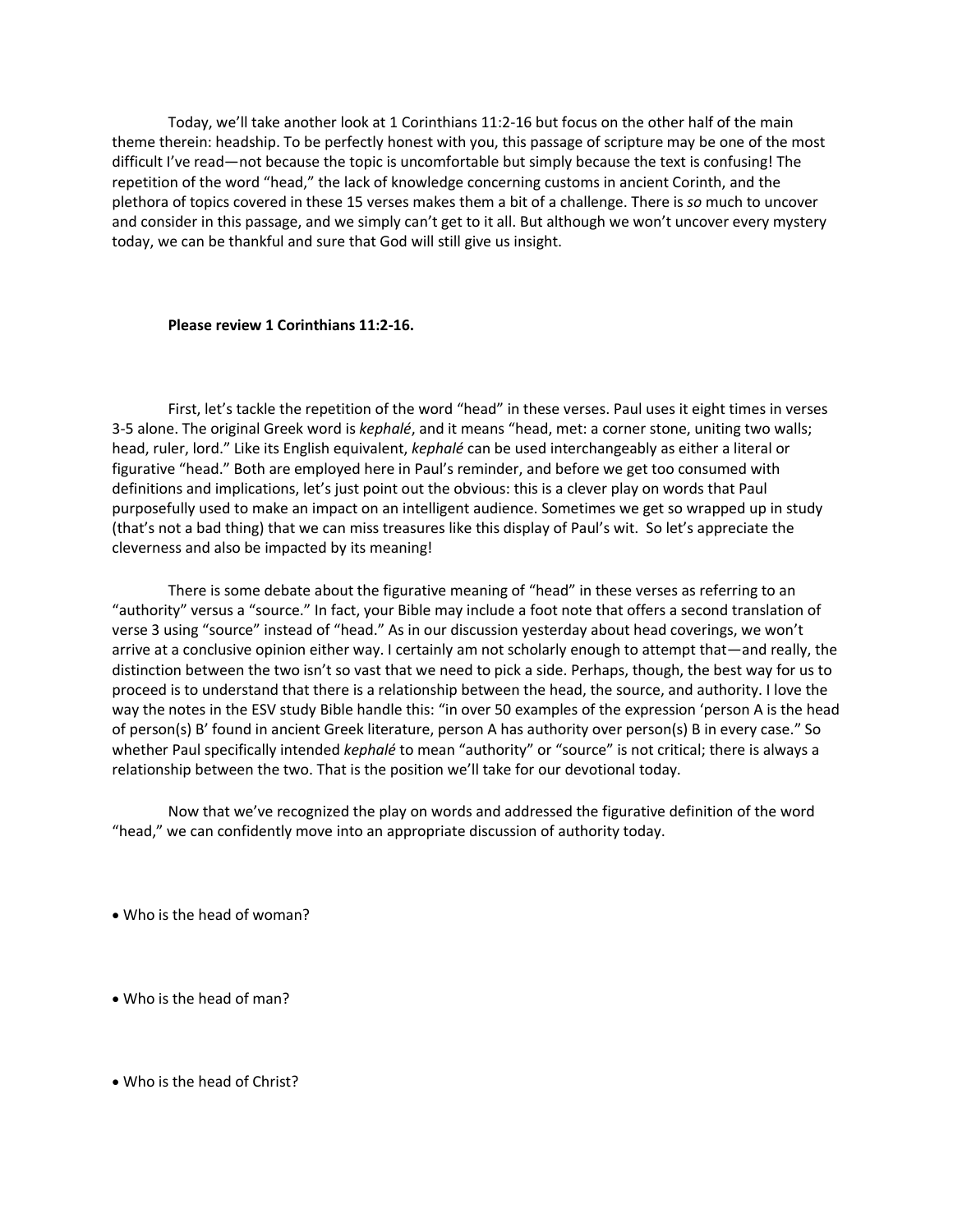Most of us can easily accept that there is a hierarchical authority in society; it's when authority infringes on our view of our own independence and freedom that we tend to take issue with it. But God has clearly established such a hierarchy, and it even affects the Trinity. Christ is no less God than the Father; He shares completely in all attributes of deity and the fullness of glory. He *is* God. However, even Christ recognizes the authoritative role of the Father.

**Please read John 17:1-5.**

• What evidence do you see that Christ is equal with the Father in deity?

• What evidence do you see that indicates that the Father holds a role of authority, even over the Son?

If Christ—the One who spoke the world into creation—can acknowledge the authority of His Father, then we certainly can acknowledge His—and whatever other authoritative roles God institutes.

1 Corinthians 11 has sparked a good deal of argument from believers and unbelievers alike because it broaches the subject of women's rights with the mention of a wife being under her husbands' authority. We talked about this a few weeks ago when we studied the marriage relationship, but today's discussion is still relevant. Many have taken the position that Paul had a low estimation of women because he required some sort

of head covering in public worship and reminded them that they were under their husbands' authority. While he certainly said those things, any interpretation that suggests a low esteem of women in Christianity is simply not true.

First, it's important to note that this conversation seems to specifically apply to the married women of the church by reason of the use of head coverings and by Paul's mention of woman being the "glory" of man. Not every woman is the glory of every man, but God created one wife (Eve) to be the perfect compliment and completion of one husband (Adam). At the sight of his wife, Adam joyfully praised God, and in a sense "gloried" in his wife (Genesis 2:18-24). So the issue of a woman being under her husband's authority is not a blanket statement indicating that all women are to be under every man's authority but rather a reminder that God instituted a hierarchy of authority within the family. (Ephesians 5:22 supports that viewpoint.). Just as a husband is responsible to Christ and should seek to honor Him, so should a wife seek to honor her husband.

I want to look at one or two more things in these verses that reinforce Paul's high estimation of women within the church before we move on to consider why a topic such as headship is so critical to us today.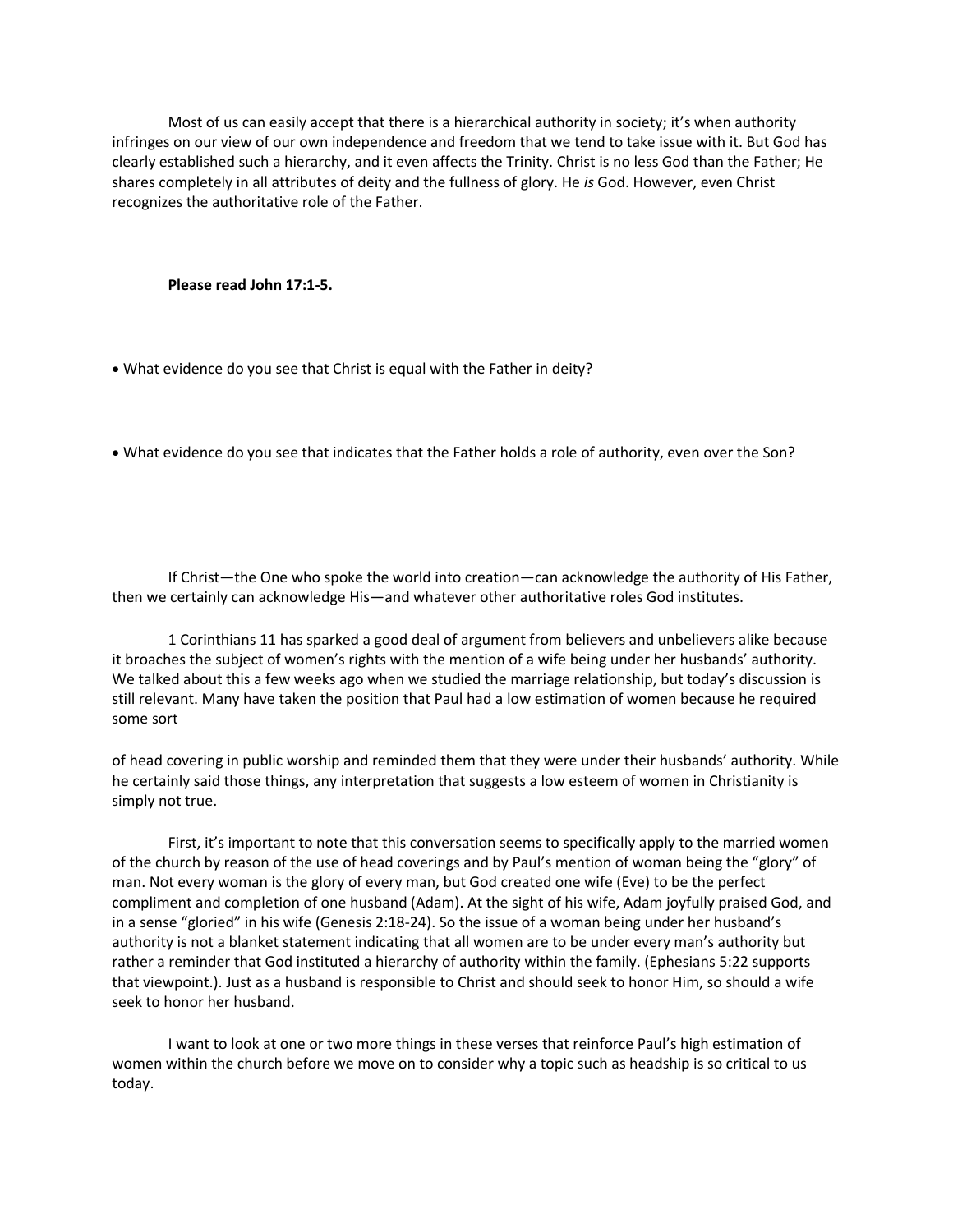• Please look at 1 Corinthians 11:5 again. In what ways were the women Paul addressed serving their church?

• Now fill in the blanks for 1 Corinthians 14:1, 5.

"Let love be your highest goal! But you should also desire the special abilities the Spirit gives $$ especially the ability to  $\Box$  [14:1]

"I wish you could all speak in tongues, but even \_\_\_\_\_\_ I wish you could all \_\_\_\_\_\_\_\_\_. For prophecy is \_\_\_\_\_\_\_\_ than speaking in tongues, unless someone interprets what you are saying so that the whole church will be strengthened." (14:5)

We'll be studying spiritual gifts in a few weeks, but it's worth noting today that Paul had a very high regard for the gift of prophesy, even acknowledging it as one of the greater gifts of the Spirit. In chapter 11 then, by addressing the women in the church who indeed were prophesying and praying, Paul is acknowledging that women are full recipients of the greater gifts and are valuable members of and contributors to the Body of Christ.

We don't have time to discuss it in much detail today, but Paul also takes great care to point out the interdependence of men and women in verses 11:11-12. While a husband is the head of his wife, there is still an interdependence in the relationship that reinforces the equal value of each partner. Though the *roles* are different just as we see in the Trinity, the *value* is equal.

Why am I making such effort to defend Paul's estimation of women in light of his reminder to uphold and honor authority as God established it? Because we live in a culture that is bleeding from abuses in headship, and if we don't understand God's intended design, we can't function healthily ourselves—much less provide comfort to others who may be suffering from some of these abuses.

Our world—and the United States in particular—is in a state of upheaval because of tragedies like those that inspired the #meToo movement. Sadly, such grievous abuse has been occurring for years, decades, even centuries. We're making strides to identify abuse and correct some injustices, but the repercussions from abuse are intense and long-lasting. Most extend far beyond the individual victims to affect families and society as a whole. How our God must grieve! When Christ returns, He will bring everlasting justice to the oppressed and abused. Until then, we are His hands and feet and the reflection of His glory. Our responsibility is to uphold His truth, protect the weak, and comfort the hurting. Those who are in positions of headship must lead as Christ did.

**Please read Ephesians 5:25-27.**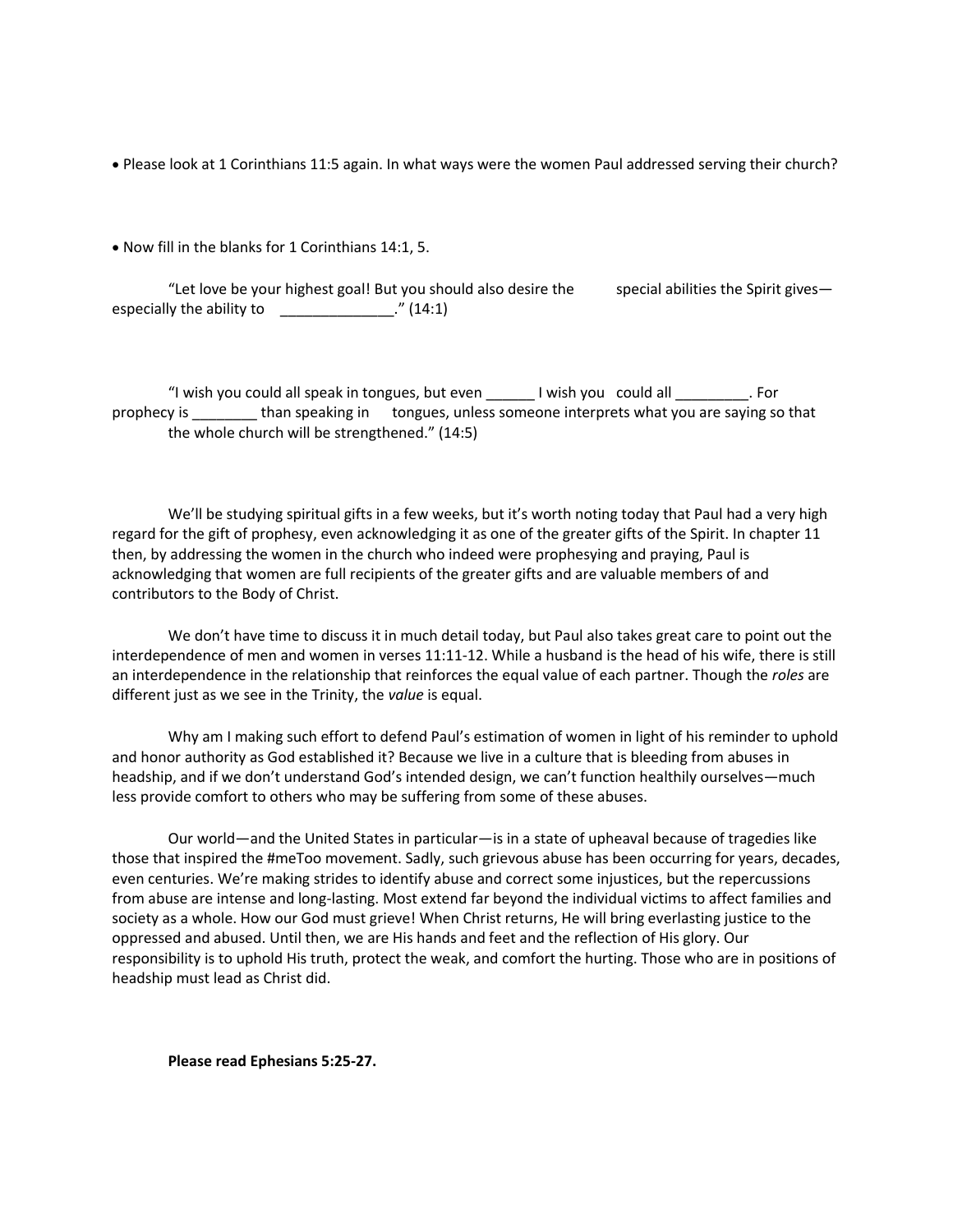• How did Christ love His church (v.25)?

• For what purpose (vv. 26-27)?

Christ's headship is one marked by the beautiful scars of sacrifice. The Great I Am willingly laid down His life so that His beloved could be made pure and holy. He had all glory and authority with the Father in Heaven, yet He gave it up in order to serve and to save the ones He loved. Christ used His authority to save and purify—for the benefit and building up of the ones He rules over.

**Please read Luke 22:39-45.**

• Write verse 42 in your own words.

We included this passage in Luke in our devotional last week as we studied the importance of prayer in resisting temptation. I include it again today to draw attention to Christ's surrender to the authority of His Father. As the Savior prayed, he sweat blood at the thought of what lay ahead, yet the Son submitted to His Father's plan. It wasn't easy, but Christ lovingly and willingly accepted the authority of His Father.

In 1 Corinthians 11, Paul clearly lays out the order of headship as God designed it. Though our world suffers from abuses of such, a godly approach to authority and headship are meant to *enhance* relationship and community. It's our job to show this by example, whether in leadership or humble submission.

**Consider:** How difficult is it for you to submit to those God places in authority? How difficult is it for you to exercise your own authority by serving others rather than affirming your position over them? How might you better emulate Christ in both areas?

**Pray:** Thank God that He designed roles of authority and headship for our building up. Ask Him to heal any wounds you have from mishandled authority. Ask Him to help you as you lead and as you submit to leadership. Finally, ask God to show you how you can shine the light of His love, compassion, and healing into this world that has suffered from abuses of authority.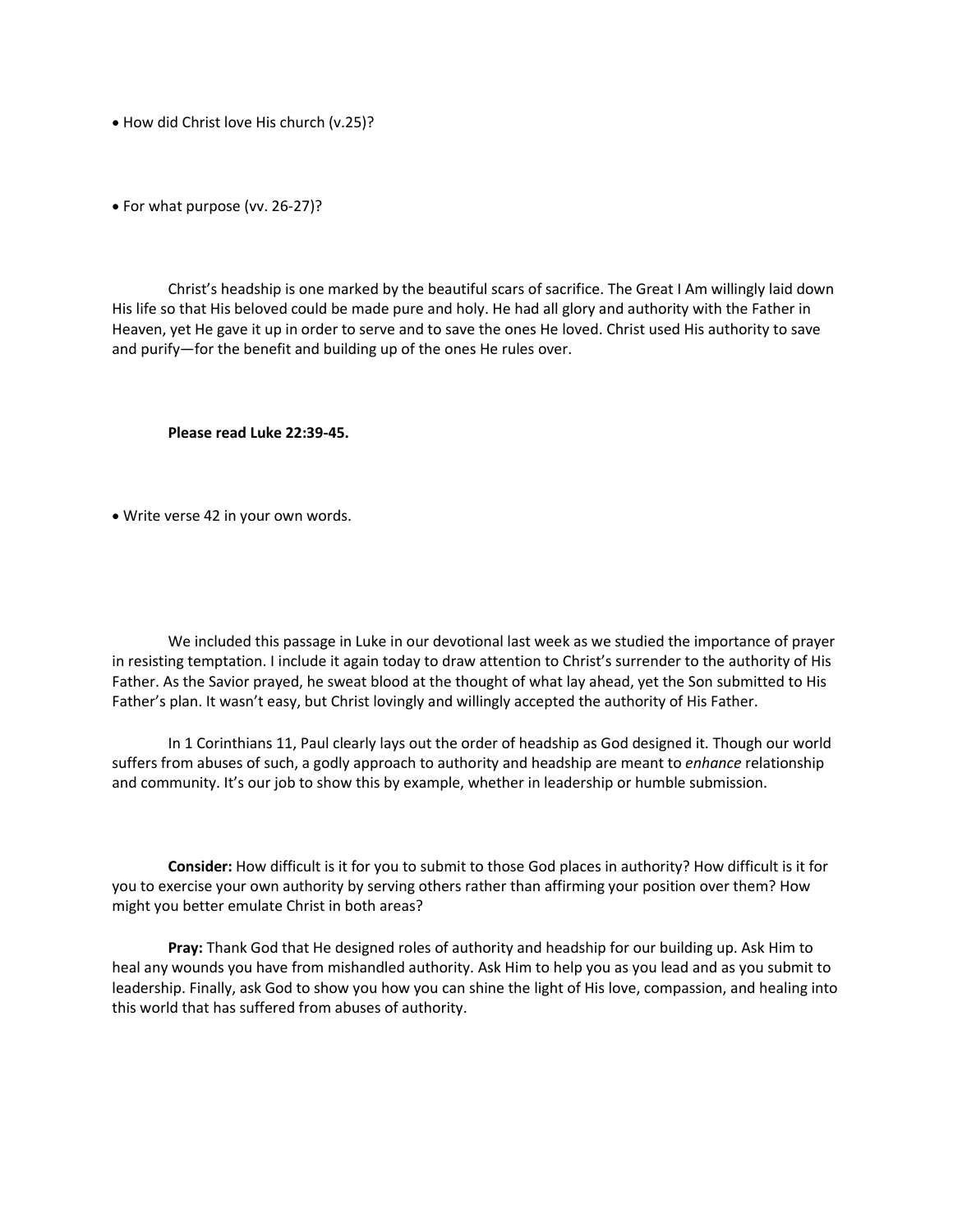#### **Day 3**

### **As Received from the Lord**

*"For I pass on to you what I received from the Lord himself. On the night when he was betrayed, the Lord Jesus took some bread and gave thanks to God for it. Then he broke it in pieces and said, "This is my body, which is given for you. Do this in remembrance of me.""* 1 Corinthians 11:23-24 NLT

 In this second half of 1 Corinthians 11, Paul swiftly shifts his focus to what he heard reported about the Corinthian church in relation to the Lord's Supper. He has no commendation for them here, for they have erred seriously. Let's start with our reading in 1 Corinthians so that we grasp the basic problem Paul needed to correct; then, we'll research God's Word for a better understanding of the Lord's Supper and why Paul was so outraged at the Corinthian church's handling of it.

**Please read 1 Corinthians 11:17-26.**

• What was the Corinthian church's basic error as it pertained to the Lord's Supper (v. 20)?

• How was this manifested (v. 21)?

• What was the result (v. 22)?

 At the outset of our study in 1 Corinthians, we learned that the church suffered from divisions among its people. While the divisions Paul mentioned early-on seemed to derive from preferring one leader over another, the divisions in chapter 11 seem to result more from differences in social or economic status. Some gathered together and partook of the Lord's Supper selfishly—eating and drinking to excess—leaving some to go hungry and ignoring the poor. No wonder Paul is outraged! This is in direct opposition to the character of Christ and what He instituted at the Last Supper.

**Please read Luke 22:14-20.**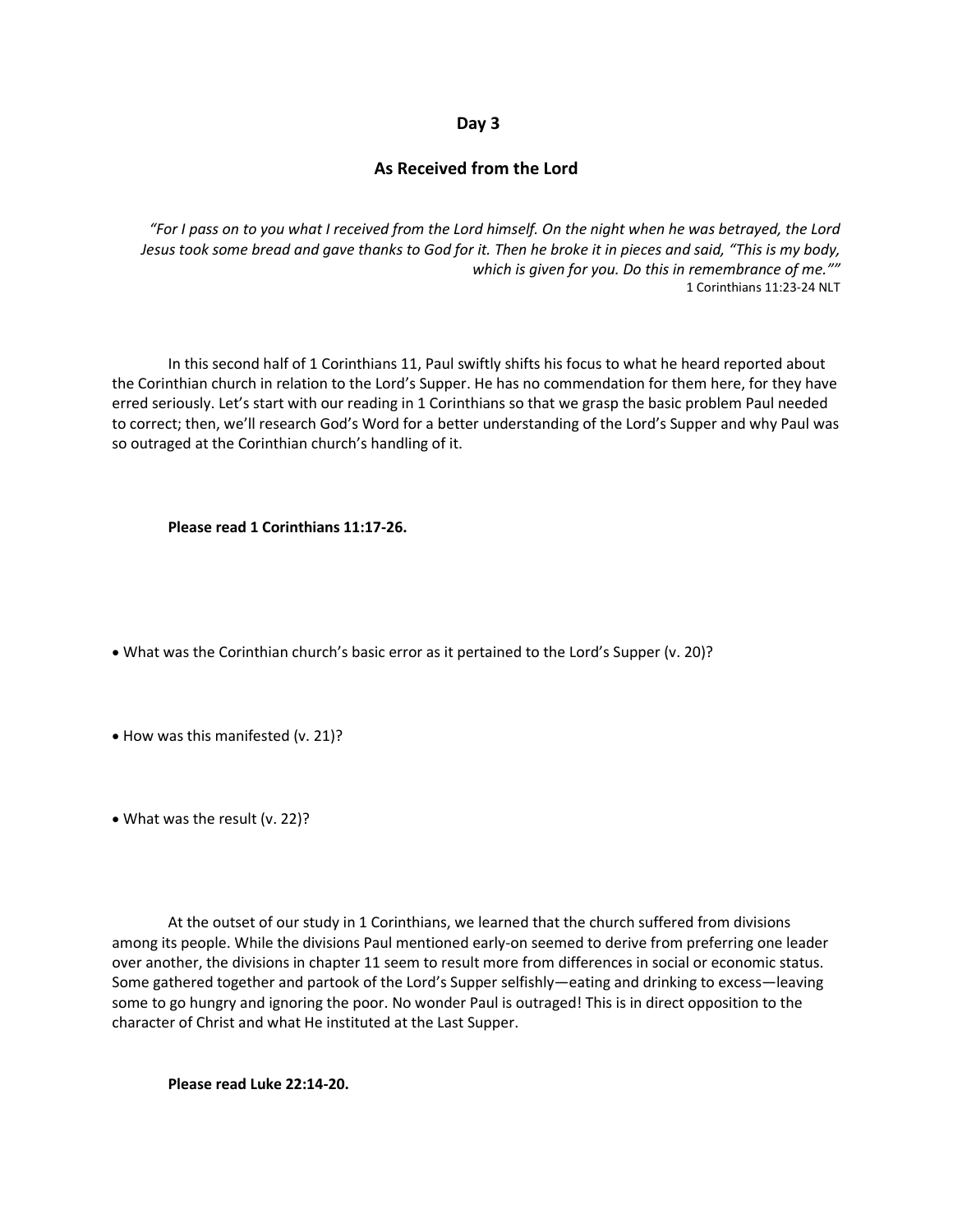• Fill in the blanks:

17–"Then he took a cup of wine and gave thanks to God for it. Then he said, 'Take this and \_\_\_\_\_\_\_ it among yourselves.'"

19–"He took some bread and gave thanks to God for it. Then he broke it in pieces and gave it to the disciples, saying, 'This is my body, which is \_\_\_\_\_\_\_ for you. Do this in remembrance of me.'"

20–"After supper he took another cup of wine and said, 'This cup is the new election between and his people—an agreement confirmed with my blood, which is poured out as a \_\_\_\_\_\_\_\_\_\_\_\_ for you.'"

I know the exercise above is a little basic, but it helps us recognize just how much Jesus emphasized sharing, giving, and self-sacrifice as He brought forth the New Covenant. We celebrate this covenant as He told His disciples to do it: in *remembrance* of Him. We cannot honor the remembrance of Christ by trampling others and indulging self, but that is exactly what the Corinthian church was doing—and that is why Paul saw the need for a strong rebuke.

In verse 23, Paul says that he passed on to the Corinthians what he "received from the Lord himself." Paul then goes on to quote what Christ said to His disciples at the Last Supper. This does two things for the Corinthian church and for us:

**It gives authority to the institution of the Lord's Supper as Paul passed it down to the Corinthians.** Let me first state the obvious as a reminder: what we celebrate now as Communion is not a man-made ritual. Christ, our Savior and the Son of God, commanded His disciples to eat and drink in order to remember what He was about to do for them. So we also do now, proclaiming Christ's death—His marvelous sacrifice on our behalf—until He returns. By His death, we are forgiven of our sins and made holy before the throne of God. By proclaiming Christ's death, we remind ourselves of the Hope that is to come, and we proclaim God's unfathomable love and mercy to the world that watches us closely. "He *will* come again, not to deal with our sins, but to bring salvation to all who are eagerly waiting for him" (Hebrews 9:28b, emphasis mine). So we proclaim His death as we wait in the hope of His return.

**It makes us consider the significance of what Christ passed down.** We can't overstate the significance of what Christ did when He instituted the New Covenant. I'm struggling to convey this with words. It's a spiritual truth so deep and profound that the Spirit swells my heart, and I'm left speechless. Let's consider, though, how unbelievable it was (and is) that Christ instituted the New Covenant with His close group of disciples at Passover the evening before His betrayal and death.

#### **Please read Deuteronomy 4:9-14 and Jeremiah 31:31-34.**

Most of us are not Jewish by birth, and as such, I wonder if we can quite grasp the significance of Christ did when He ushered in the New Covenant at His Last Supper. His apostles should have understood, but I wonder if they even grasped it that night. Most of them were likely raised with an acute awareness of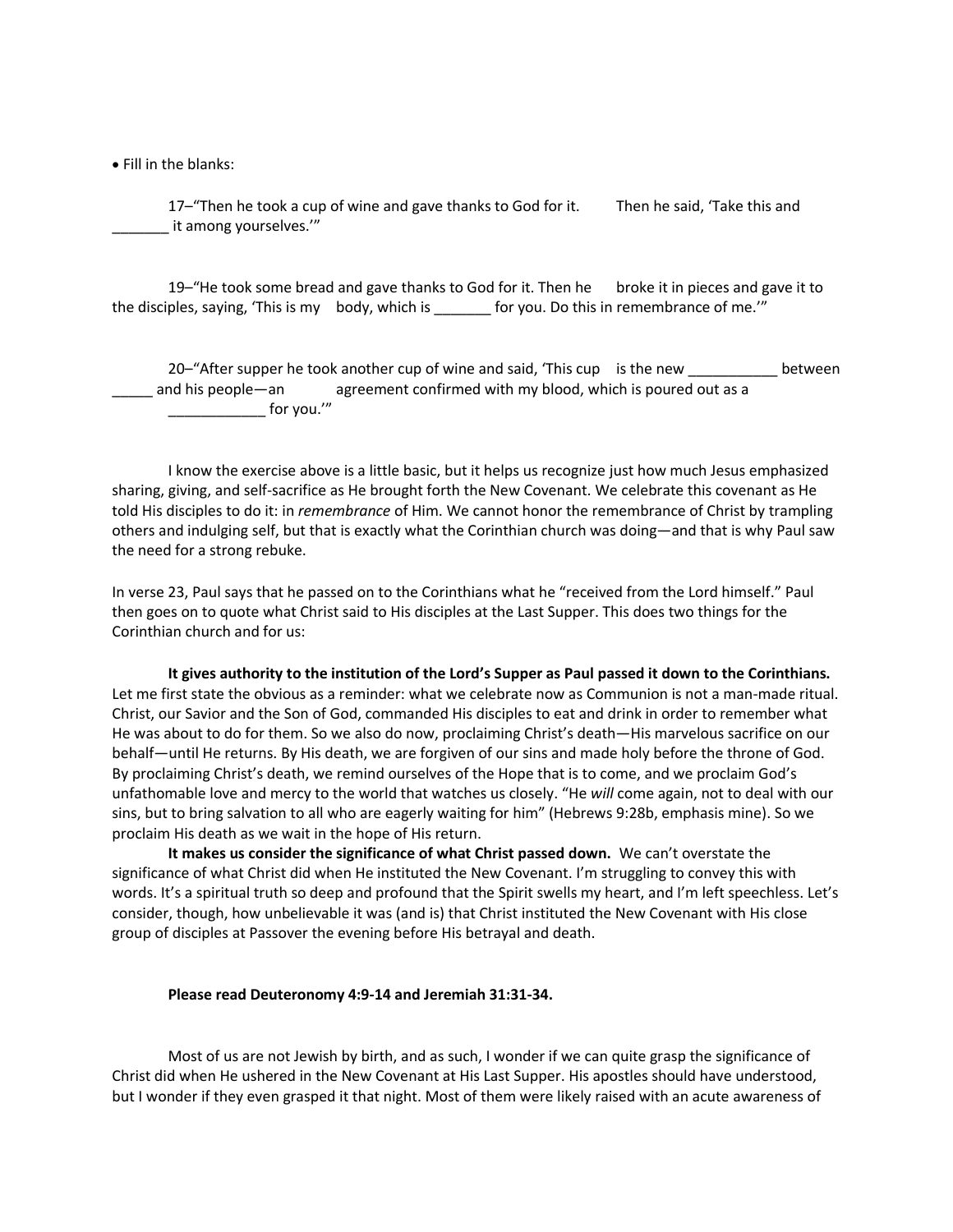their Covenantal relationship with God; their parents would have diligently passed down history and tradition by telling the story of the Israelites in the Sinai wilderness and the origin of the Mosaic Covenant. These men who served Christ and shared His last Passover meal with Him anticipated the day when God would bring about the new covenant He promised through the prophet Jeremiah. Can you imagine what they thought when Jesus proclaimed that He was doing so that very night? That the New Covenant was guaranteed by *His* blood?

The promised New Covenant was to be a complete change in the way God related to His people. God said He would redeem His people and write His laws on their hearts; they would know their God personally. Christ told His disciples that night that He was the beginning of exactly that. And as we know now, He fulfilled it perfectly. He—the Word of God—is in our hearts; through Him, our wickedness is forgiven, and our sins are forgotten. Praise God.

Paul confronted the Corinthian church because they were abusing the sacred privilege and reminder given to him, to them, and to us by Christ Himself. In their selfish handling of the Lord's Supper, the Corinthians undermined the death of Christ and "treat[ed] the blood of the covenant...as if it were common and unholy." Thus, their error was great, and as we'll study tomorrow, it came with severe consequences.

**Consider:** When Christ sacrificed Himself on the cross, He completely changed the way humanity related to God. He fulfilled every requirement of the Old Covenant and ushered in the New. He restored peace and relationship between God and His people. When we take Communion, this is what we celebrate. Take a moment and really let that sink in.

**Pray:** Thank God that Jesus was always the plan. Thank Him that in His life, Christ was perfect and completely fulfilled every requirement of the Law; that in His death, He "was offered once for all time as a sacrifice to take away the sins of many people" (Heb. 9:28).

#### **Day 4**

#### **Judgment and the Lord's Intervention with His Own**

*"Yet when we are judged by the Lord, we are being disciplined so that we will not be condemned along with the world."* 1 Corinthians 11:32 NLT

Yesterday, we examined how the Corinthian church was abusing the Lord's Supper and why that was such a serious offense that required swift correction. Today, we'll continue our discussion by focusing on God's reaction to such an offense. God's judgment is never a pleasant subject, but because He is just, His judgment is necessary. We cannot, however, separate God's judgment from His love for us.

#### **Before we continue on the subject of God's judgment, please read Psalm 103:8-18.**

God is righteous. His judgment is just, and sometimes He necessarily exercises it with His own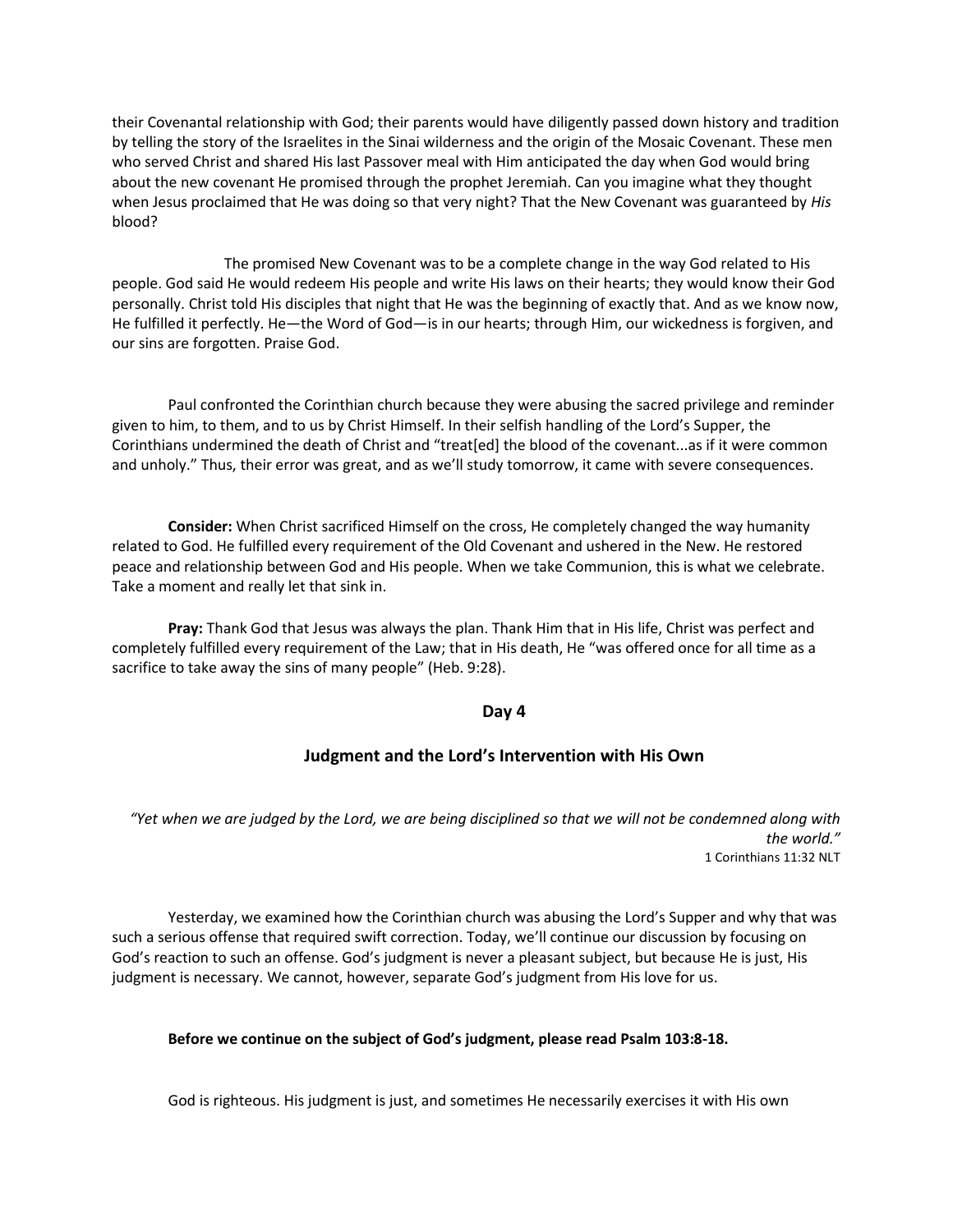people. But God is indeed also "compassionate and merciful, slow to get angry and filled with unfailing love" (Psalm 103:8). God will never exercise judgment on His people apart from His unfailing love for us. Though we were made perfect at salvation, God continues His sanctifying work in us to make us *holy*—and sometimes, as we'll see today, He judges and disciplines His own people for that purpose.

#### **Please read 1 Corinthians 11:27-32 and 1 Peter 4:17.**

- According to 1 Peter 4:17, where must God's judgment begin?
- 1 Corinthians 11:31 suggests that God's judgment is necessary when we fail to do what?
- Based on 1 Corinthians 11:32, why do you think this is?

Although Paul acted swiftly and strongly to correct the Corinthian church, our reading today tells us that they were already under the judgment of God because, by abusing the Lord's Supper as they did, the Corinthian believers sinned against the very body and blood of Jesus. Shall we take a moment to consider how precious Christ's body and blood are to His Father?

#### **Please read Hebrews 10:29-31.**

The language in this passage is severe, and rightly so. Jesus is God's Beloved—His Only Son—and Christ offered Himself as the perfect sacrifice to ransom back what He and the Father loved—us. God takes any sin that dishonors His Son's body and blood personally, and He will quickly and severely judge that transgression.

Such was the case in the Corinthian church when Paul sent them this letter. People were sick and dying, and that, Paul says, was the direct result of their failure to examine themselves and handle the Lord's Supper in a worthy manner. (We discussed the unworthy manner with which they handled it yesterday.) We are rightly reminded to examine ourselves before we share in Christ's body and blood, too. Such a privilege is one we enter into with reverence.

While Paul's primary focus in this passage is on the proper handling of the Lord's Supper, we can also draw additional applications for ourselves:

**God judges His own differently from how He will judge the world.** God's judgment on His own people is given to discipline us now so that we are spared from the condemnation that awaits the world. I'll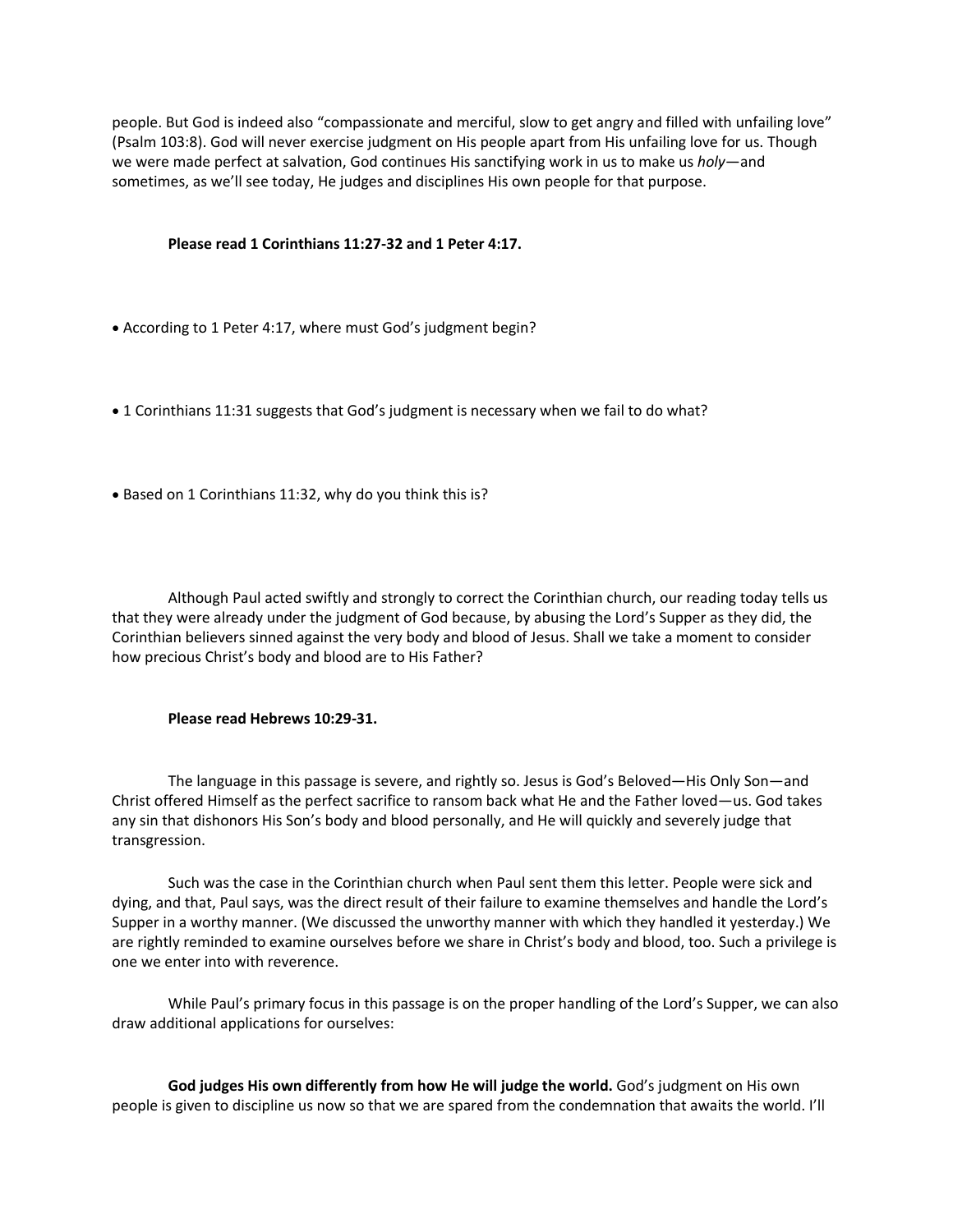never forget what my college friend told me her father used to say regarding discipline: he'd sooner break her legs than let her run into traffic. It's a crude analogy, but the point hit home to me. Discipline is never pleasant, and a parent doesn't want to do it—but he or she will do whatever it takes to protect a child from a greater evil. So it is with our Heavenly Father, too.

**Even God's harsh judgment is driven by His love.** 

**Please read Deuteronomy 4:25-31.**

- What discipline would the Lord bringing upon the Israelites when they broke covenant with Him? List what they would suffer.
- What would that discipline cause the Israelites to do (v. 29)?
- What would be the result of their seeking?

God promised no easy consequences for breaking His covenant, but even His harsh judgment was done with mercy and love. God's intention in disciplining His people was to get their attention and cause them to turn back to Him. As in the parable of the Prodigal Son, God sometimes hands us over to our own stubbornness and sinfulness so that we can come to the point where we realize that He is indeed the One in authority over us. He loves us, and His rules are for our good. God's intention in disciplining His own people is always to bring us to repentance so that we can be restored to a right relationship with Him—because He loves us.

**Consider:** How do you view God and His judgment? Do you consider that He is just waiting for you to slip up? Do you think His judgment is cruel or too harsh? As we read in Psalm 103, God's judgment is a last resort; it is temporary; and it is less than we deserve. God wants you to stay in the boundaries He sets for you because of "His unfailing love toward [you] who fear him is as great as the height of the heavens above the earth" (Psalm 103:11).

**Pray:** Thank God that He disciplines because He loves. Thank Him that He loves *you* with an everlasting, unfailing, great-than-you-can-imagine love. Ask Him to make your heart sensitive to His correction.